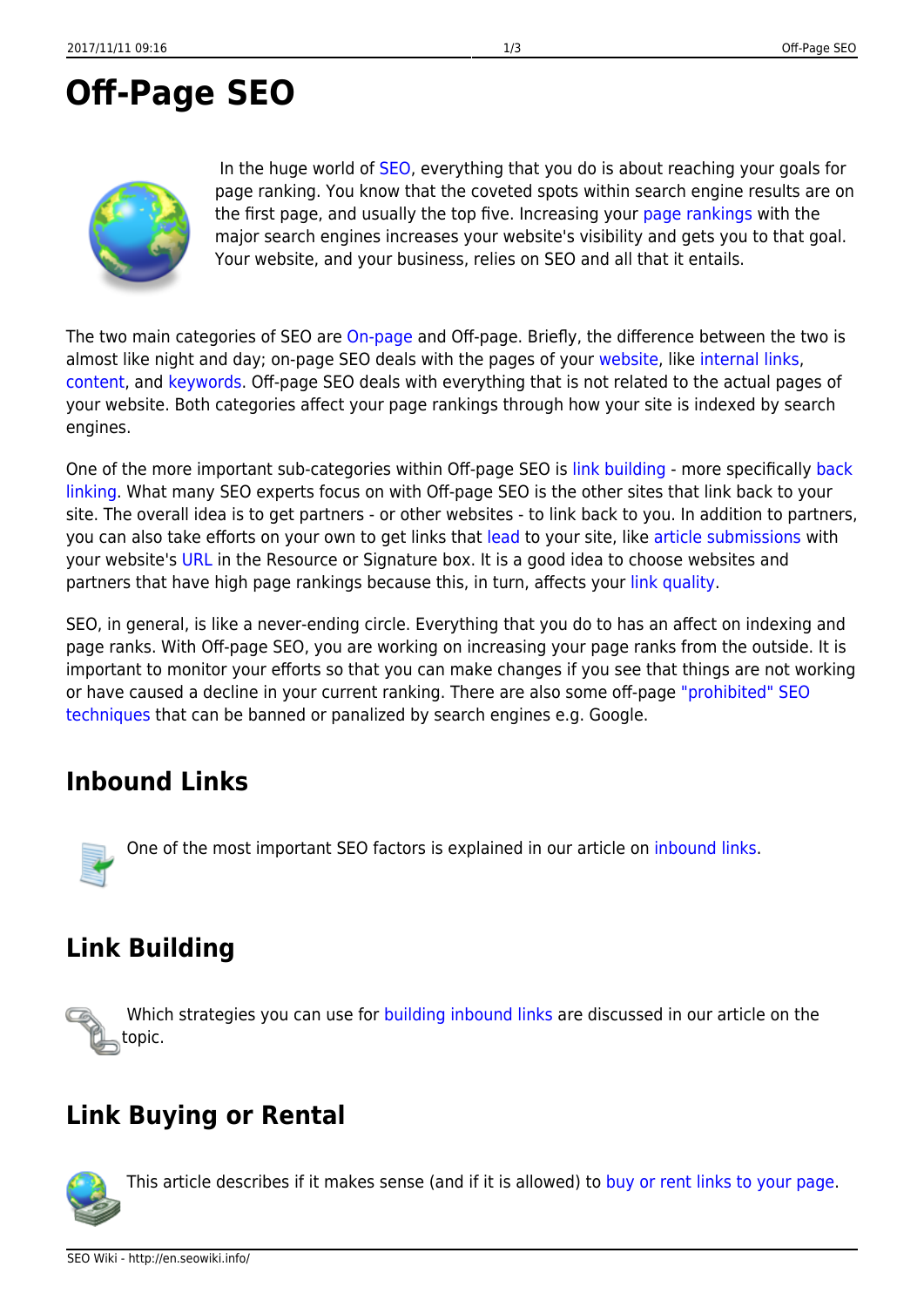#### **Link Exchange**



An alternative to link buying or rental is to [exchange links with other site owners](http://en.seowiki.info/offpage_seo/link_exchange) - but is it legal? How can you perform such link building strategies? These and other questions are answered in our article.

## **Web Directories**

[What web directories are](http://en.seowiki.info/offpage_seo/web_directories) and how you can use them to your advantage is described in this [a](http://en.seowiki.info/offpage_seo/web_directories)rticle.

## **Social Bookmarks**

 The [social bookmarking trend](http://en.seowiki.info/offpage_seo/social_bookmarks) and how you can use it for your advantage is described in this [a](http://en.seowiki.info/offpage_seo/social_bookmarks)rticle.

#### **Web Feeds**

[Web feeds](http://en.seowiki.info/offpage_seo/web_feeds) are another option to generate links to your own page.

#### **Link Baits**



What are link baits? Which types of link baits are available and how can you use them for your page? These and other questions are answered in our [article on link baits.](http://en.seowiki.info/offpage_seo/link_baits)

## **All Articles in This Category**

H

• [How to Use Wikipedia Links](http://en.seowiki.info/offpage_seo/wikipedia) [for SEO](http://en.seowiki.info/offpage_seo/wikipedia)

I

• [Inbound Links Increase](http://en.seowiki.info/offpage_seo/inbound_links) [Ranking](http://en.seowiki.info/offpage_seo/inbound_links)

K